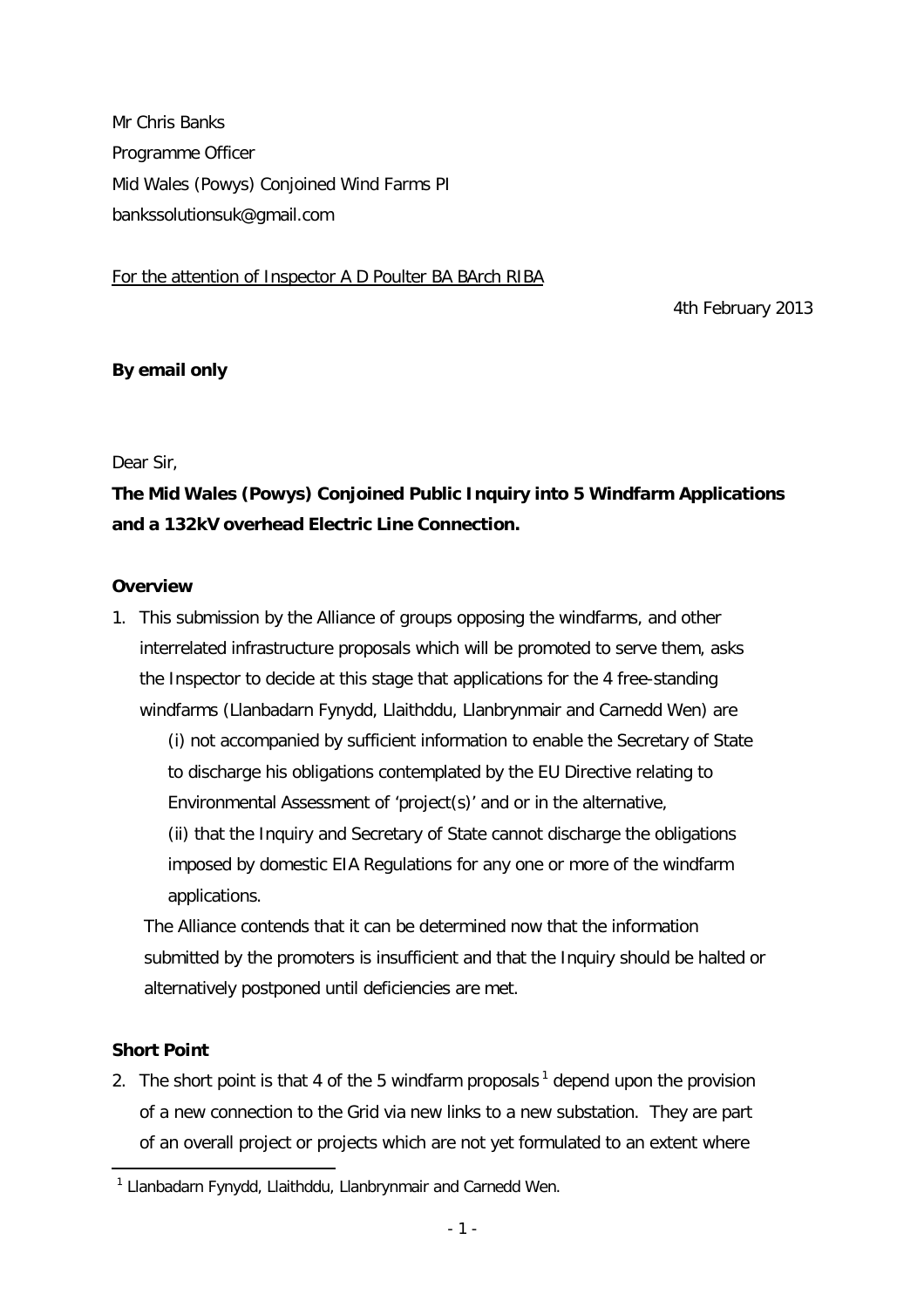an assessment of the environmental effects and information contemplated by the EU Directive for the project(s) can be addressed. The decision to approve any one of those windfarms would be inescapably flawed and scarce human and financial resources of the Alliance (and public bodies) will be wasted. These Inquiries should be, if not cancelled, then postponed until after the relevant information (which is said to be on its way) has been provided. Even at a purely domestic and disaggregated level under the Electricity Works EIA Regulations, the missing elements of description and environmental assessment lead to the same practical result because they constitute inextricably related effects of the windfarms – which might be characterised as direct, indirect, secondary or cumulative effects.

- 3. The Inquiry for the  $5<sup>th</sup>$  windfarm (Llandinam) (which has an associated 132kV application) must stand or fall with the others in order for the direct, indirect, secondary and cumulative effects of all the projects to be considered together and in respect of each.
- 4. The Alliance is not a commercial undertaking. Its members need to make time to engage with these inquiries (and the preparation required for them) either from paid or unpaid leave or from what otherwise would be family or leisure time. They have also contributed their own money to a fund which can support some limited elements of professional assistance. It is wholly unacceptable for the Alliance to be faced with a need to address a project (or collection of projects) which is not yet fully described and whose constituent parts, claimed to be needed in order to deliver electricity to the Grid (and deliver claimed benefits), are not yet formulated and in respect of which no complete ES can be or has been presented. In short, unless and until (i) the constituent parts of the project(s) are described and (ii) the related environmental information is available, the Inquiry should be halted or adjourned.

# **The Project(s)**

l

5. The Combined PI is expected to consider applications for 5 proposed electricity generating stations: 4 free-standing wind farm applications<sup>2</sup> and a  $5<sup>th</sup>$  with an associated 132kV line application<sup>3</sup> (albeit likely to be amended, it seems). The

 $2$  Known as Llanbadarn Fynydd, Llaithddu, Llanbrynmair and Carnedd Wen.

<sup>&</sup>lt;sup>3</sup> Known as Llandinam.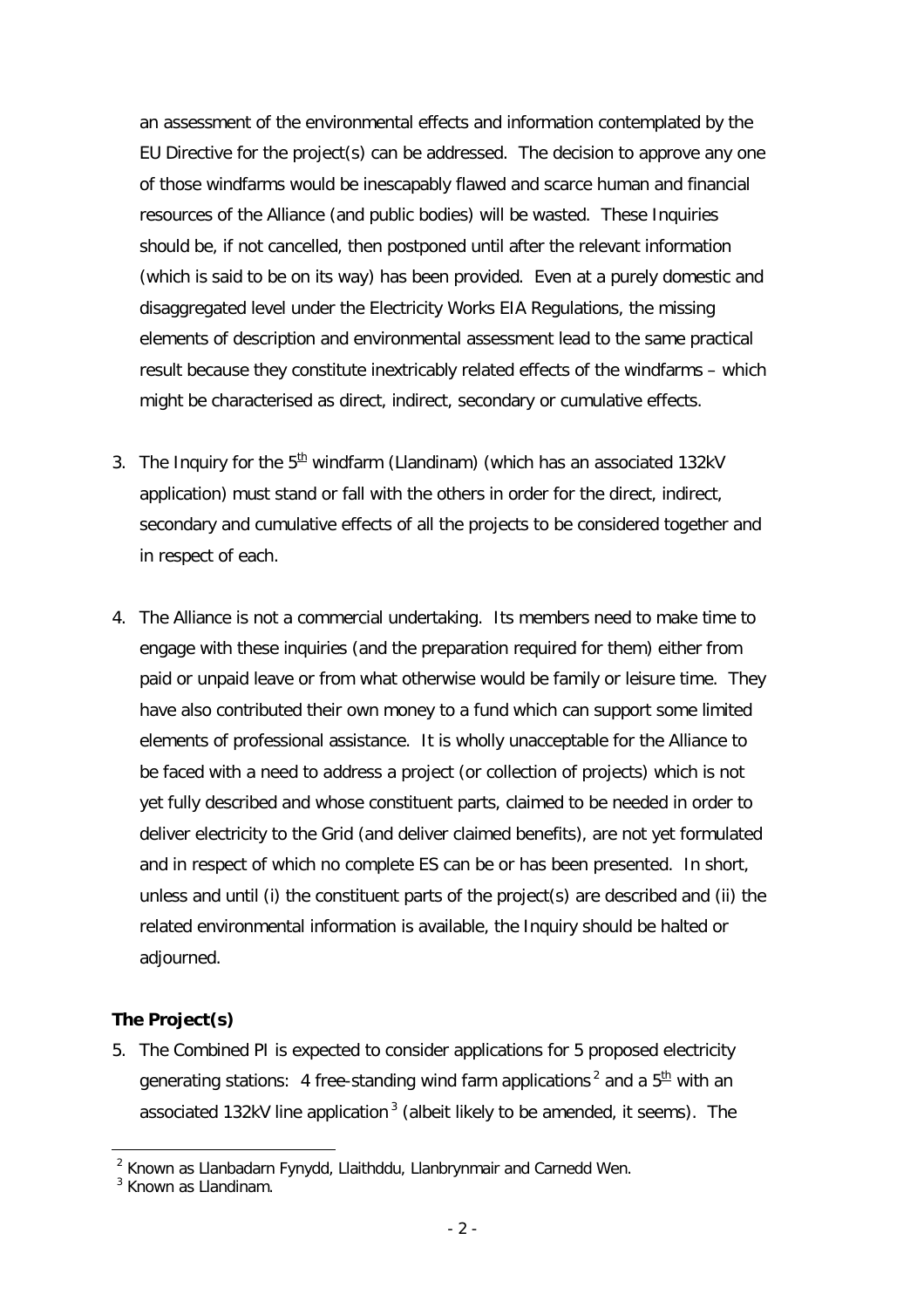proposals have been brought together at a combined inquiry so that*, inter alia*, the Inspector can report to the Secretary of State upon their indirect, secondary and cumulative effects as part of an overall balance which weighs any benefits with 'disbenefits'. The benefits relating to energy generation cannot (self-evidently) be achieved without the ability to deliver the electricity to the users.

- 6. As far as the Alliance can discover, it is expected that the 4 free-standing windfarms will be connected into the National Grid at a connection in England. (So too, would the  $5<sup>th</sup>$  windfarm be connected but via Welshpool and a 132kV line promoted at this Inquiry). They could not otherwise function for their desired purpose.
- 7. Expressed shortly, and as the Alliance currently understands matters, it is presently expected that SPEN will bring forward proposals for new 132kV lines from each of the 4 free-standing windfarms into a single new substantial 'Hub' which will include transformer equipment etc in order to convert the power from 132kV to 400kV. That Hub would then be connected to the Grid at a place in England by a new 400kV line to be promoted by National Grid.
- 8. The nearest point on the grid at which a connection can be made has been said by National Grid to be at or around Lower Frankton in Shropshire. National Grid has stated that its preferred site for a new intermediate Hub or substation is presently in or around Cefn Coch. It is being assumed that each of the four windfarms would be connected to the Grid via this Hub or substation. The new grid connection from the new Hub would be via a new 400kV line, either overhead or underground, or perhaps a mix of the two, and would have a length approaching 50km. National Grid is exploring potential alignments for the 400kV line running through the Powys Uplands, one of two variant routes along the Vyrnwy Valley and open land to the south and east of Oswestry. None of the planning for any of this new infrastructure has reached a stage at which an application can be made. Each part of it is likely to have substantial effects on a range of different environmental factors, to be highly contentious and to be environmentally disruptive.
- 9. Each of the 4 windfarm applications is thus only one part of a single project (or a part of a group of projects) which includes the new 132kV lines, the new Hub and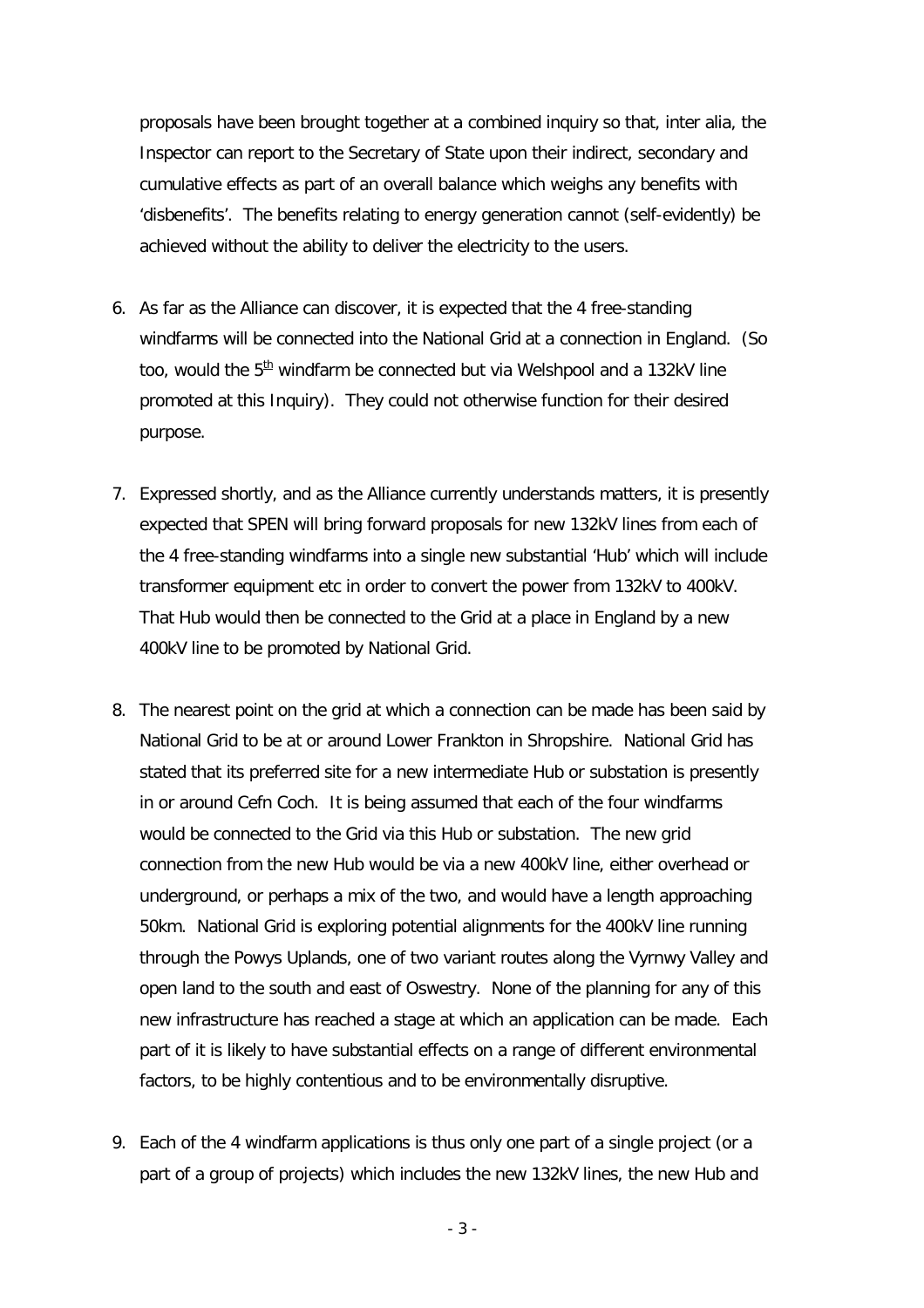the new 400kV line. Whilst these other parts are expected to be promoted through different processes, this remains a single project (or group of projects) made up of those different but fundamentally interrelated elements. The objective of the EU Environmental Assessment Directive is that environmental assessment should be engaged for any 'project' (art  $1(2)^4$ ). Each of the 4 windfarm proposals is (either individually or collectively) part of a "project" as contemplated by the Directive. The environmental effects of each project - as a project - need to be addressed as part of any decision-making process for any part of that project. The environmental assessment itself and the environmental information garnered through due process, needs to be as thorough and comprehensive for any one part as for any other part. And a necessary precursor is a description of the project and an Environmental Statement which addresses each constituent part as well as the whole. Only then can the process of addressing the direct and indirect, secondary, cumulative, short, medium and long-term, permanent and temporary effects of the project begin*.*

10. There are as yet

- no formulated proposals and no ES for the new 132kV lines expected to serve the 4 free-standing windfarms;
- no formulated proposals and no ES for a new 132kV/400kV transformer Hub<sup>5</sup>; and

 no formulated proposals - and no ES - for any new 400kV link from it. Thus this Inquiry is at a stage where the project(s) has not even yet been described (a further basic tool expected by the Directive), let alone assessed as a whole - together with its own indirect, secondary, cumulative (etc) effects.

11. Even then, those effects of these additional parts (once identified and described) are and will be effects of the project. Thus the environmental effects (say) of any new 400kV line in Shropshire, or of a new Hub at or in the vicinity of Cefn Coch, or of any new 132kV lines from windfarm(s) to Hub are effects of the project(s) of which the 4 windfarms are but a part. An assessment of the environmental effects

<sup>-</sup><sup>4</sup> Of Directive 2011/92/EU - the 'consolidated' EIA Directive, available eg at http://eurlex.europa.eu/LexUriServ/LexUriServ.do?uri=OJ:L:2012:026:0001:0021:EN:PDF

 $5$  The Alliance understands that an earlier suggestion for two hubs (at Cefn Coch and at Abermule) has been superseded, but notes that the OSoC for the LLaithddu proposals indicates that this understanding may be wrong (see §2.5 of that OSoC).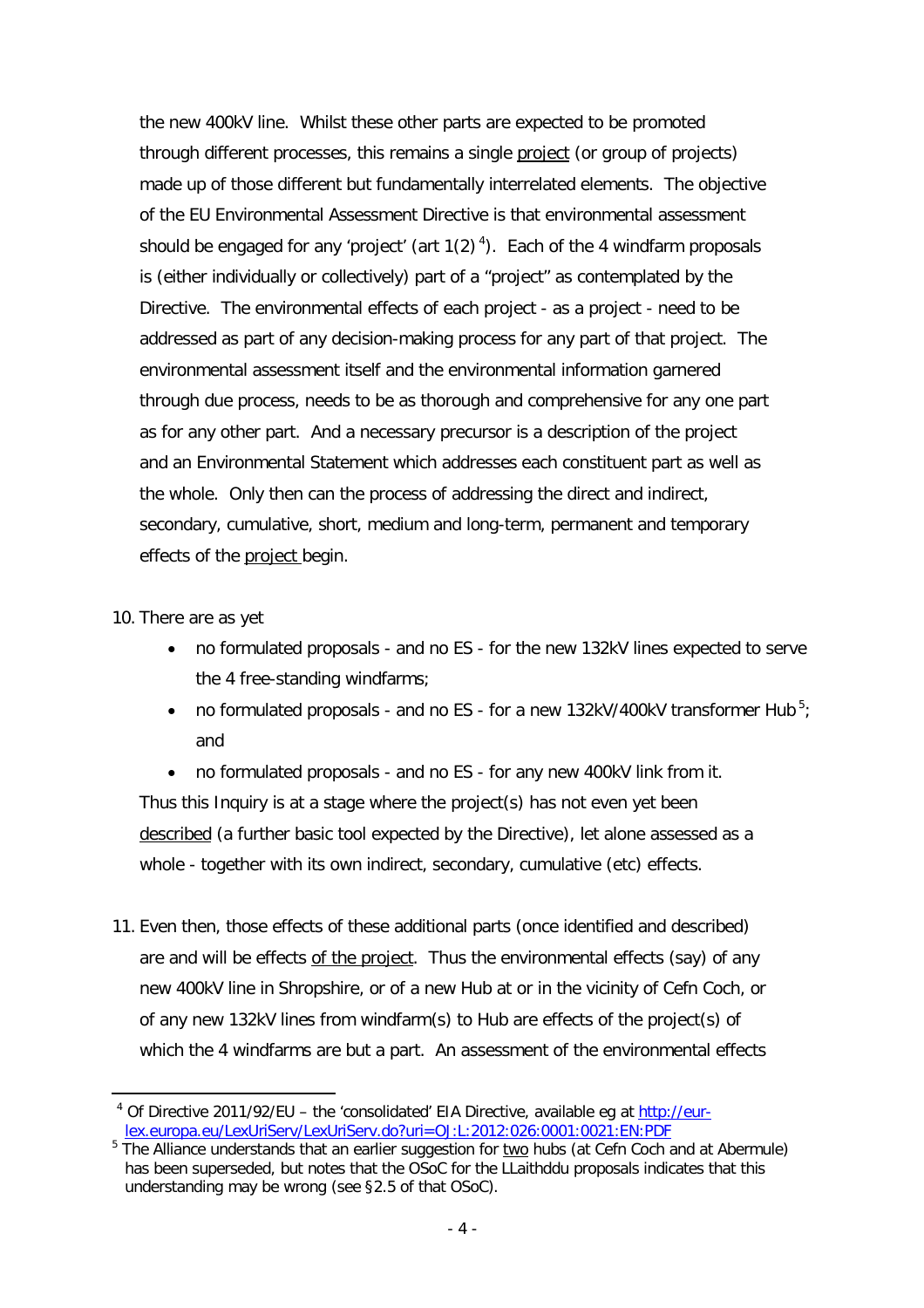of each and every part of the project(s) is necessary before giving approval to any part of the project(s). Moreover, the balance of effects of, say, the 400kV line part of the project may be such that the benefits claimed by other parts cannot be delivered: the balance of the project as a project (and the balance for any constituent part) will or may be different as a result of the consideration given to another part. The analysis may be expected, to a greater or lesser extent, to be iterative.

- 12. In short, the Secretary of State cannot presently discharge his obligations contemplated by the Directive for any of the 4 freestanding windfarm proposals.
- 13. This is a fundamental difficulty of a kind which the Alliance perceives the Secretary of State has already recognised when setting out his policy and advice in EN1 (albeit specifically in contemplation of 2008 Act applications). We reproduce below for the sake of convenience paragraphs 4.9.2 and 4.9.3 of EN1 but first draw attention to the careful use of the words 'project' and 'elements', and the reference to the EU EIA Directive contained in the following extracts.

*4.9.2 The Planning Act 2008 aims to create a holistic planning regime so that the cumulative effect of different elements of the same project can be considered together. The Government therefore envisages that wherever possible, applications for new generating stations and related infrastructure should be contained in a single application to the IPC or in separate applications submitted in tandem which have been prepared in an integrated way. However this may not always be possible, nor the best course in terms of delivery of the project in a timely way, as different aspects may have different lead-in times and be undertaken by different legal entities subject to different commercial and regulatory frameworks (for example grid companies operate within OFGEM controls). So the level of information available on the different elements may vary. In some cases applicant(s) may therefore decide to put in an application that seeks consent only for one element but contains some information on the second. Where this is the case, the applicant should explain the reasons for the separate application.*

*4.9.3 If this option is pursued, the applicant(s) accept the implicit risks involved in doing so, and must ensure they provide sufficient information to*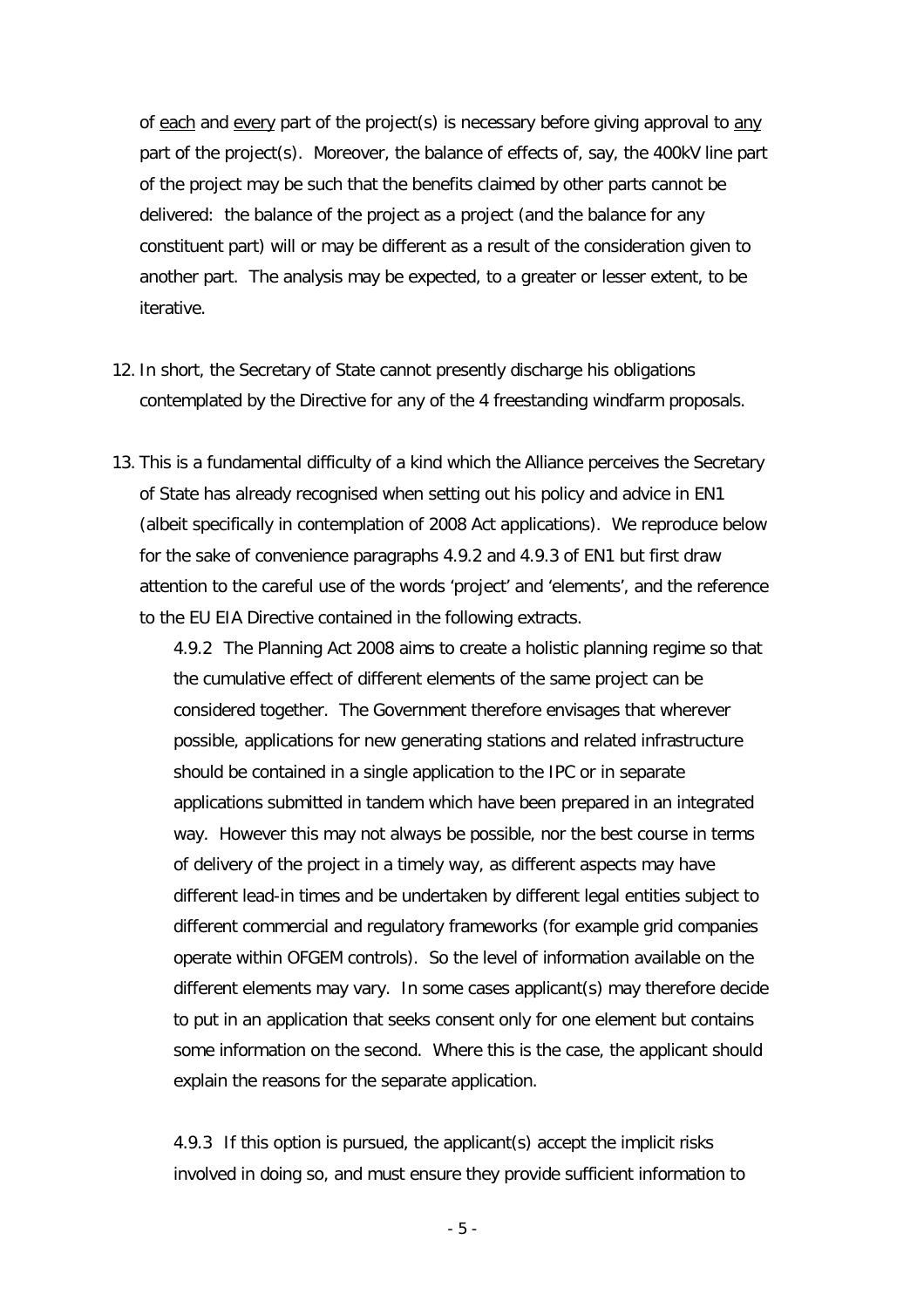*comply with the EIA Directive including the indirect, secondary and cumulative effects, which will encompass information on grid connections. The IPC must be satisfied that there are no obvious reasons why the necessary approvals for the other element are likely to be refused. The fact that the IPC has decided to consent one project should not in any way fetter its subsequent decisions on any related projects.*

- 14. Clearly this is written in the context of projects and elements of projects promoted under the 2008 Act, but the requirement to address the *project* and the *EIA Directive* (not simply domestic regulations relating to any constituent part of any project) is central to and lies behind that advice. That much is also plain from para 4.9.3 where the SoS is contemplating the "*implicit risk"* of an approach which pursues constituent parts separately, but making it plain that each part so pursued is still only "*one element"* of the project – as highlighted in para 4.9.2. Whilst the risk is borne by the promoter, it also casts a financial and resources burden on other participants.
- 15. The Secretary of State is plainly recognising (and alerting promoters to) the points made above.
- 16. In this matter, other constituent parts of the project(s) are currently being prepared, although they are not yet at a state which could contribute to a complete description of the project(s) nor to the overall assessment of environmental effects of the project(s).
- 17. SPM, for example, has made it plain that (for the new 132kV lines) it expects to be in a position to identify which of 3 route options will be selected as the preferred route – but not until autumn 2013. And that it expects to be able to make an application for consent – but not until mid 2014 (SPM 001 §§15 - 17). Even apart from any slippage, the earliest date for the production of an ES which is compliant with the 2008 Act processes might be somewhere between those two dates, but probably closer to the second. Thus that element of the project(s) cannot be known until about mid 2014. And the consideration of the environmental effects of that part of the project(s) by the decision-maker and members of the public involved in the environmental assessment and decisionmaking process cannot begin until then.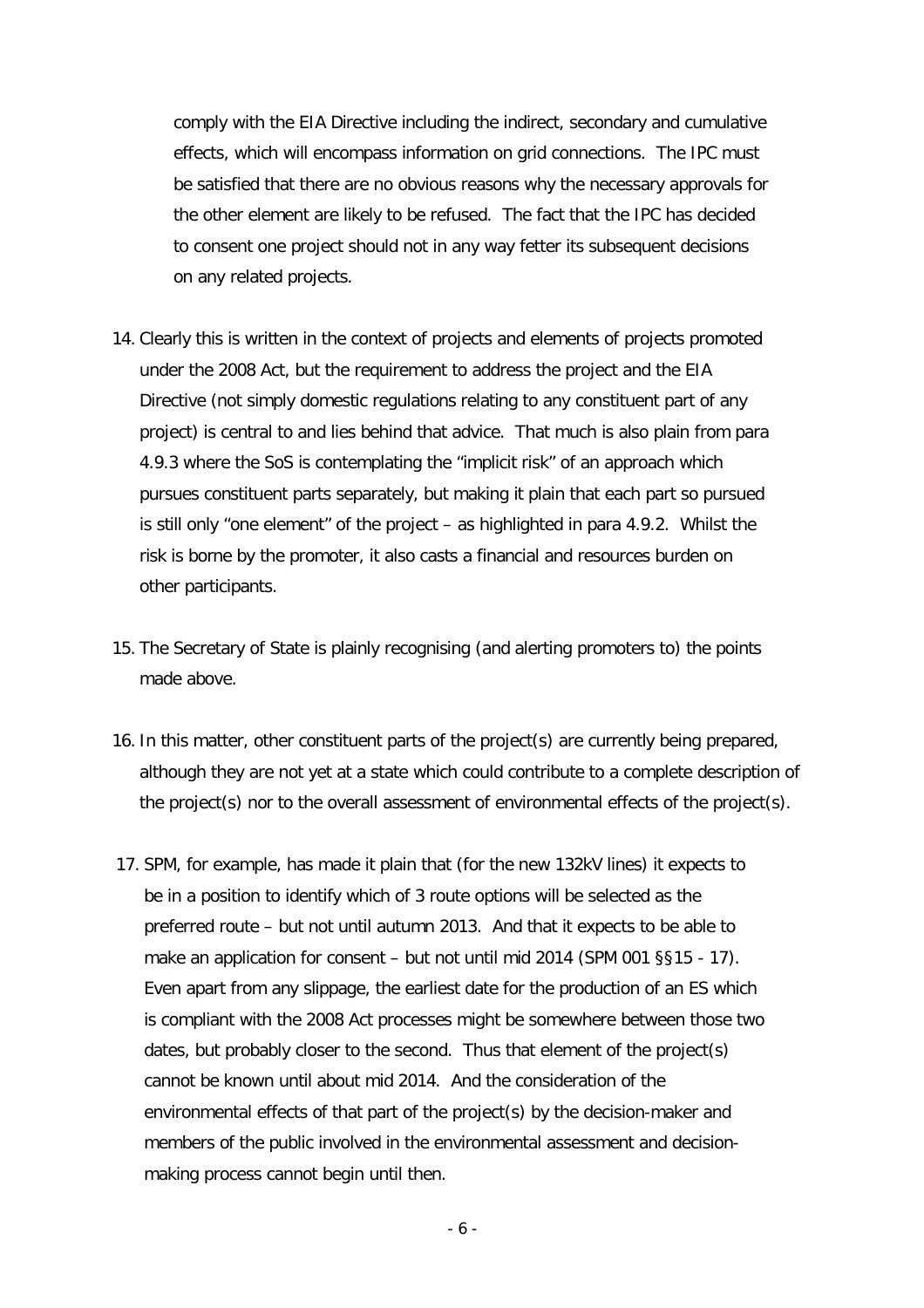- 18. The position of National Grid for any new 400kV connection is even more vague, but the Alliance understands that National Grid is prepared to offer a date as being "during 2013" for submission of any formulated proposals for a new 400kV line and for a new Hub (presumably together with any associated ES). Again, two further crucial elements of the project(s) (and the ability to assess their effects as part of that project or at all) are simply missing.
- 19. Moreover, any persons who discover that they are affected by any one or more of these additional parts of the project once formulated may (upon discovering the position) have something to say about any one or more of the windfarm parts of the project (or other parts of the new infrastructure) and thus on the project as a whole as well as any one or more identifiable parts. The Directive substantively requires sufficient time to be given to the public in order effectively to prepare for and to participate in decision-making relating to projects (Art 6(6)) and the decision-maker puts his ability to comply with Art 8 in jeopardy.
- 20. There is, in addition to these factors a clear procedural fairness disadvantage which would be imposed on the Alliance if proceedings are not halted or adjourned for sufficient time. When it is known (as it is) that material which is likely to be important for the Alliance's case will be provided in a time frame which is known (subject to slippage) a failure to call a halt or to adjourn proceedings so that it can be considered would be fundamentally and incurably unfair.

#### **The Electricity Works EIA Regulations**

l

- 21. Although related and similar, a different point arises from the 'domestic' regulations which are engaged for all the applications before this Inquiry. The effect on the Alliance and on public administration and on fairness is similar and calls for the same result.
- 22. The Inspector will be familiar with The Electricity Works EIA Regulations <sup>6</sup> which apply in relation to all the applications before this Inquiry. Schedule 4 (Part 1)

<sup>&</sup>lt;sup>6</sup> The Electricity Works (Environmental Impact Assessment) (England and Wales) Regulations 2000 SI 2000/1927 (as amended).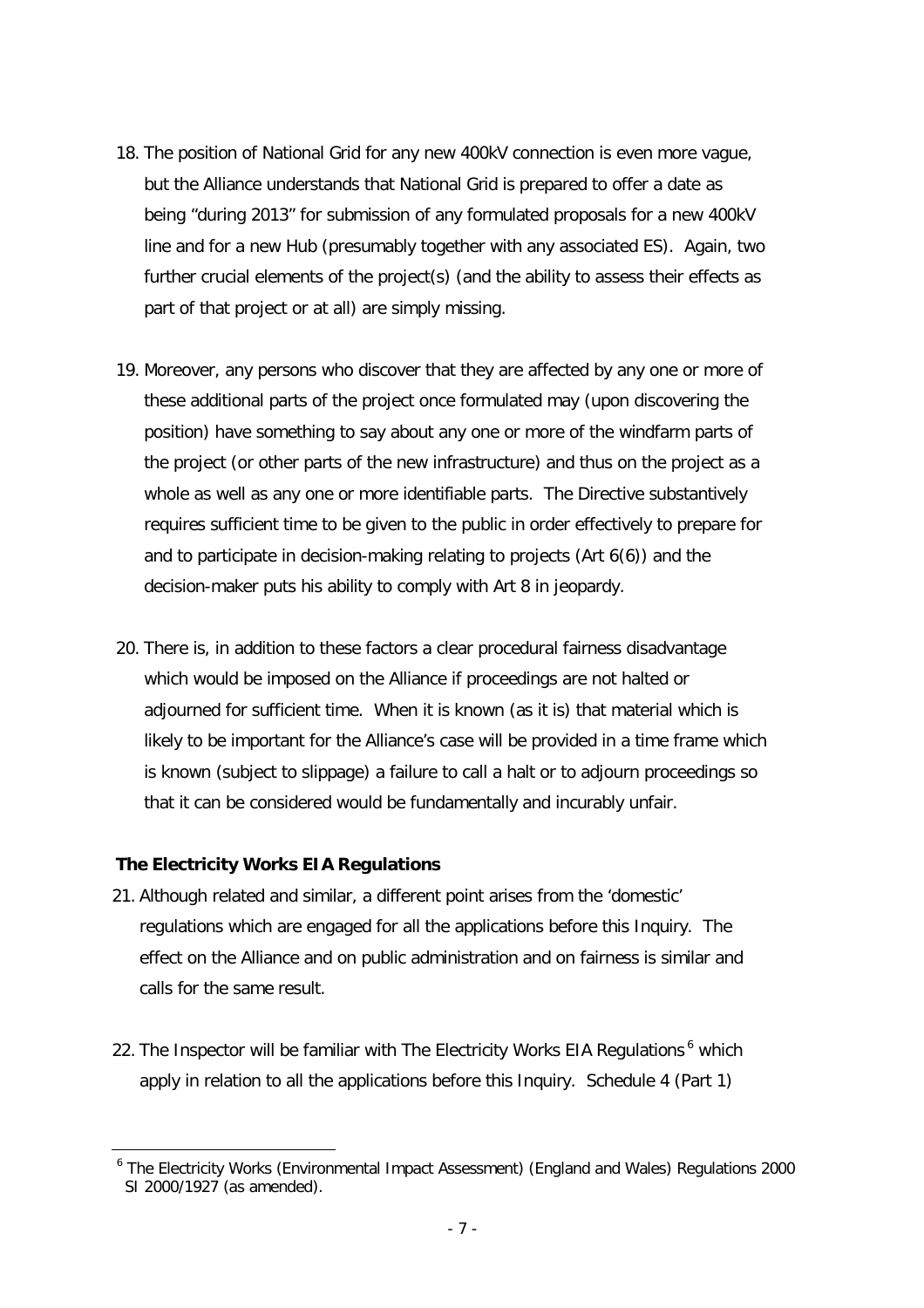repeats the message from the Directive and from similar regulations applicable elsewhere and includes a requirement to address

*a description of the likely significant effects of the development on the environment, which should cover the direct effects and any indirect, secondary, cumulative, short, medium and long-term, permanent and temporary, positive and negative effects of the development, resulting from:* 

*(a) the existence of the development; ...* (para 3) and a non-exhaustive list of environmental topics to be addressed as appropriate is set out at para 2, viz

*... population, fauna, flora, soil, water, air, climatic factors, material assets, including the architectural and archaeological heritage, landscape and the interrelationship between the above factors.*

23. As described above, and in the alternative, even if each of the 4 free-standing windfarms is not part of a 'project', each will be unavoidably associated with the impacts attributable to any new 132kV lines, new Transformer Hub and new 400kV grid connection. The proposed form and location of each is not described and there is in respect of each no ES addressing the topics listed above (or at all) and no material sufficient to comply with the 2000 Regs available. It is all on its way (it seems) but not yet prepared or available.

# **Formal Application**

24. Under these circumstance we urge you to conclude at this stage:

- (a) that there is no prospect of this inquiry (lawfully) proceeding to recommend approval of these five windfarm applications or any of them;
- (b) that the Secretary of State could not reasonably come to any other decision;
- (c) that to save time, resources and money, and to retain public confidence in due process, this conclusion should be made now, and the Inquiry procedure halted.
- (d) In the alternative, should you be confident that the required information (and all of it) will be made available within a reasonable timescale, the Inquiry should not commence until time has been allowed for its implications to be assessed by the parties to the Inquiry and by members of the public who may have an interest and wish to participate at the Inquiry as a result. To commence without that information being available would place unreasonable burdens on those who may have to assess its impact and respond to it. It would not be reasonable, in our